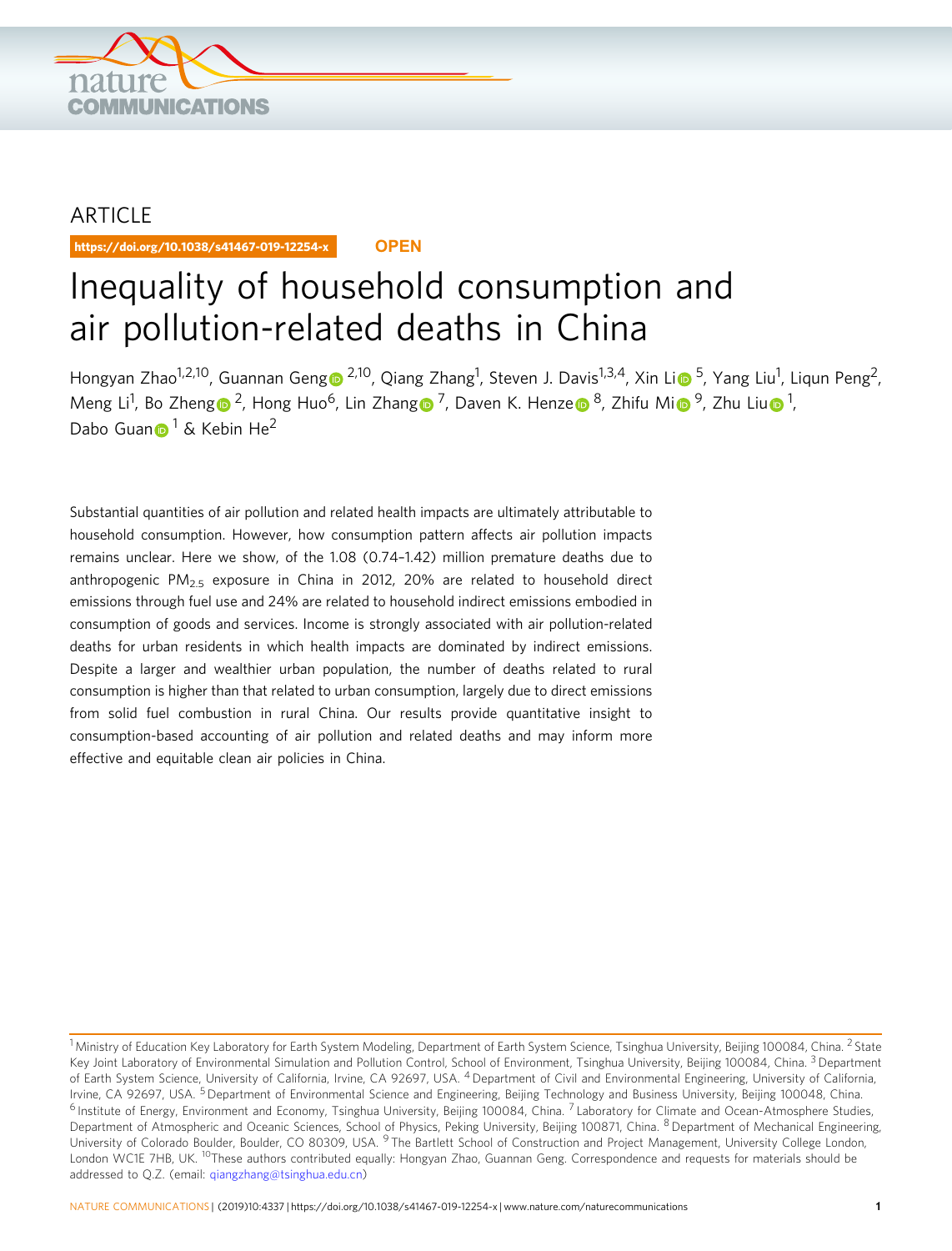utdoor air pollution in China has caused more than<br>
1 million premature deaths per year in recent years<sup>1,2</sup>,<br>
and considerable research effort has thus been<br>
develops to identifying the considerable research effective mit [1](#page-7-0) million premature deaths per year in recent years<sup>1,2</sup>, devoted to identifying its sources $3-7$  $3-7$  $3-7$  and cost-effective mitigation options $8-11$  $8-11$ . It is known that direct emissions from households (i.e., fuel combustion for home cooking, and/or independent heating) substantially contribute to the  $PM<sub>2.5</sub>$  pollution-related premature deaths in China<sup>[3,4](#page-7-0),[12](#page-7-0)–[14](#page-7-0)</sup>. Yet household consumption may also indirectly impact human health via air pollution virtually embodied in goods and services consumed $7,15-17$  $7,15-17$ , and regional clean air policies which focus on direct sources may thus encourage leakage of polluting activities to other regions which may have less resources to control emissions and provide health services<sup>18</sup>. Whereas previous studies have examined the embo-died water use<sup>[19](#page-7-0),[20](#page-7-0)</sup>, energy consumption<sup>21,22</sup>, and emissions<sup>23–[26](#page-7-0)</sup> of regions' household consumption (including the roles of income, geography, culture, age, household size, regional poli $cies^{27-29}$ ), no previous studies have quantified air pollutionrelated deaths embodied in household consumption. In addition to linking the locations of consumed goods to sources of air pollution, such a consumption-based accounting of air pollution deaths also requires tracking the physical transport of that pollution in the atmosphere and estimating the related deaths. Herein, we distinguish air pollution deaths related to emissions directly produced by a household from those related to emissions embodied in goods consumed by a household as direct and indirect, respectively.

Using a combination of four economic and physical models and province-level income and consumption statistics, we quantify the air pollution health impacts from both direct and indirect emissions of household consumption for 12 income groups (5 for rural and 7 for urban) over 30 provinces in mainland China. We use a detailed inventory for anthropogenic emissions in China (MEIC: <http://www.meicmodel.org/>), household consumption statistics, and a multi-regional input–output model of the Chinese economy to quantify direct and indirect pollutant emissions from household daily consumption by various income groups, and we then identify and isolate the contributions of these emissions to outdoor  $PM_{2.5}$ -related premature deaths by using the GEOS-Chem adjoint model combined with the integrated exposure-response (IER) concentration-response relationships $6,30,31$ . Our work provide quantitative estimates of air pollution and related deaths attributed to household consumption from a consumption-based perspective and reveal their differences according to income levels and locations of the residents. The findings of this study provide implications on targeted and equitable air pollution mitigation plans in China.

### Results

PM<sub>2.5</sub>-related deaths attributable to household consumption. Figure 1 shows the estimated shares of premature deaths due to anthropogenic  $PM_{2.5}$  air pollution in China in 2012 according to consumption activities. Of the 1.08 (95% CI: 0.74–1.42) million deaths, 20% (212 thousand; 95% CI: 144–279) are related to direct emissions from fuel consumption in households for cooking and heating (hereinafter referred to as direct emissions), and 24% (271 thousand; 95% CI: 184–358) are related to emissions embodied in household consumption of goods and services (hereinafter referred to as indirect emissions). The remaining 56% of deaths are linked to emissions embodied in other consumption types (i.e., capital investment, government consumption, exports, and cross-boundary transport) and are not discussed further in this work. The majority of deaths related to direct emissions occur in rural household due to massive use of solid fuels (e.g., crop residues, wood, and coal) for cooking and heating in rural



Fig. 1 Outdoor  $PM<sub>2.5</sub>$ -related premature deaths attributed to sources and consumption activities in 2012 in China. Total number of  $PM_{2.5}$ -related premature deaths attributed to anthropogenic emissions, and their attribution to final demand categories from supply chain perspective. Source data are provided as a Source Data file

areas, while deaths related to indirect emissions are dominated by urban household consumption. On average, the number of deaths attributed to rural consumption is higher than that related to urban consumption when considering both direct and indirect emissions.

Household consumption related deaths of 12 income groups. Figure [2](#page-2-0) and Supplementary Table 1 show the relationship of income and air pollution-related deaths due to consumption by settings (i.e., rural or urban) and emission types (i.e., direct or indirect). For each setting, bars in Fig. [2](#page-2-0) are ordered from the poorest on the left to the richest on the right (per capita income plotted in gray line above in Fig. [2\)](#page-2-0). For direct emissions, poor rural residents are related to more deaths than richer rural residents as poorer households tend to consume more solid fuel than richer households. Deaths due to direct emissions of extremely poor rural residents are 20% greater than those due to direct emissions of high-income rural residents (Fig. [2\)](#page-2-0), and the poorest 10% of rural residents are related to 21% of air pollution-related deaths from direct emissions (see Fig. [3c](#page-2-0)). Compared with rural households, direct emissions from urban households have much less health impacts and are less correlated with income levels because most Chinese urban households have access to clean fuels<sup>[32](#page-7-0)</sup>. Health impacts associated with indirect emissions increase remarkably with income level for both rural and urban households. Residents in the highest income brackets of rural and urban areas are related to 2.3 and 3.5 times more deaths than residents in the lowest income groups, respectively. This phenomenon has also been reported on other environmental foot-prints from household consumption, such as carbon emissions<sup>[25](#page-7-0)</sup> and water use<sup>19</sup>, which could be attributed to resource-intensive consumption patterns of rich families.

Taking direct and indirect emissions both into account, residents in the highest income brackets of rural and urban areas are related to 1.1 and 3.3 times more deaths than residents in the lowest income groups, respectively. Figure [3](#page-2-0) further shows the inequality of air pollution-related deaths due to consumption and income earned by Chinese households in 2012. The richest 10% of residents earn 29% of total household income and are linked to 13% of air pollution-related deaths. In comparison, the poorest 10% of residents earn only 1% of total household income yet are linked to 11% of air pollution-related deaths. While the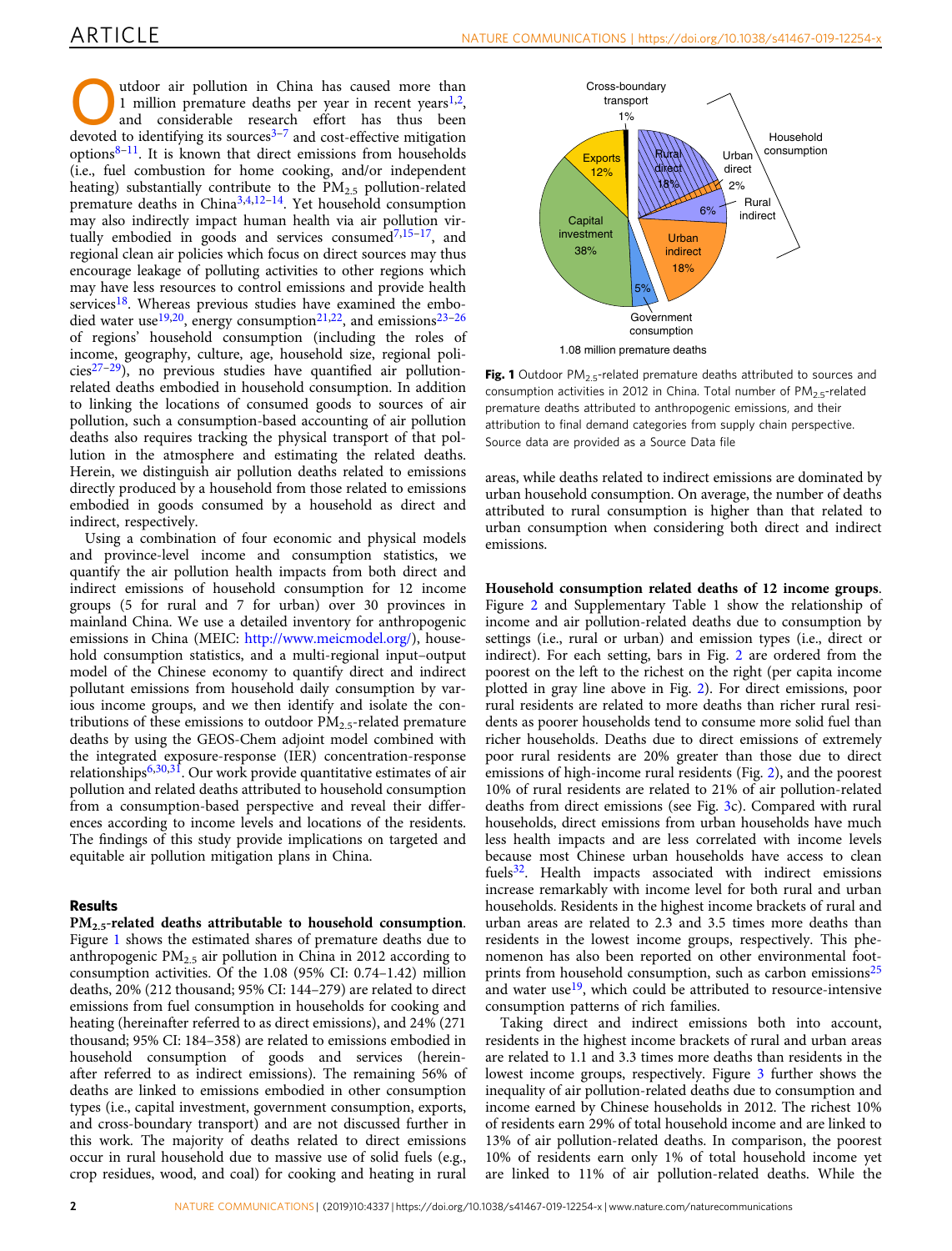<span id="page-2-0"></span>

Fig. 2 Per capita intensity for household consumption related premature deaths of 12 income groups. The income groups are ordered from the poorest on the left to the richest on the right for rural and urban households, respectively. The per capita income for each income group are shown in gray dot lines. Error bars present uncertainty ranges (95% CI) of the estimates. Source data are provided as a Source Data file



Fig. 3 Lorenz curves for air pollution-related deaths attributable to consumption and income earned for households. a Lorenz curve for premature deaths related to household consumption emissions. **b** Lorenz curve for household income earned. c Lorenz curve for premature deaths related to household direct emissions. c Lorenz curve for premature deaths related to household indirect emissions. Household groups are sorted by income per capita ordered from the poorest on the left to the richest on the right, and the horizontal axis in panel  $(a-d)$  show the cumulative population share. The diagonal is the line of perfect equality. Source data are provided as a Source Data file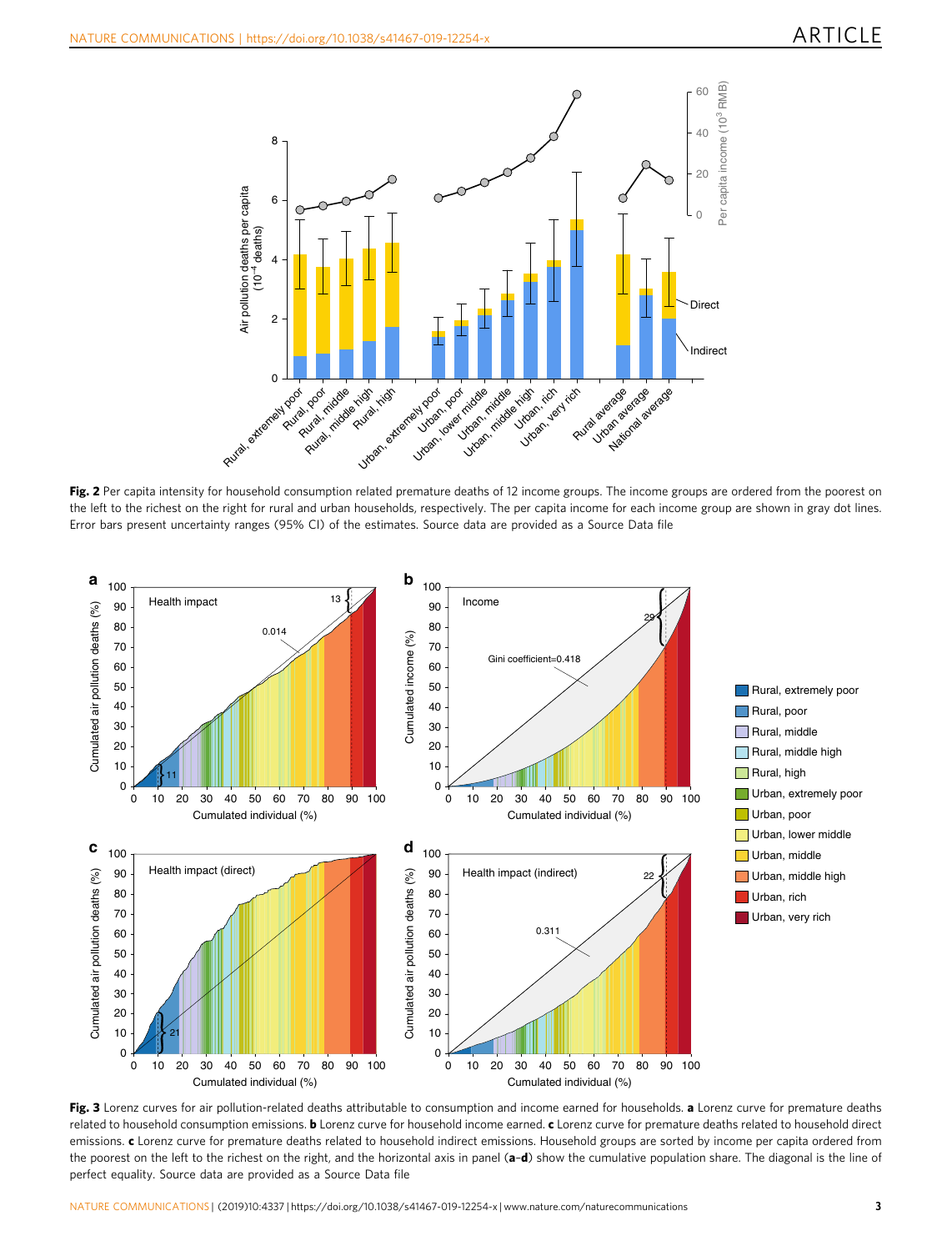<span id="page-3-0"></span>distribution of indirect impacts is consistent with the income (Fig. [3c](#page-2-0)), the impacts from direct emissions are inversely distributed to income level (Fig. [3](#page-2-0)d), meaning that air pollution-related deaths are more evenly distributed than income earned nationwide; whereas the Gini coefficient in 2012 was 0.418 (Fig. [3b](#page-2-0)), the analogous inequality coefficient of air pollutionrelated deaths in the same year is only 0.014 (Fig. [3](#page-2-0)a). Differences in consumption patterns also affect the spatial distribution of air pollution-related deaths.

Regional differences in household consumption related deaths. Figure 4 shows the differences in air pollution-related deaths attributed to household consumption in seven different regions of China (see region definitions in Supplementary Table 2 and Supplementary Fig. 1). Regions are ordered from the poorest average per capita income on the top to the richest at the bottom (Fig. 4a). Air pollution-related deaths due to household emissions in each region are shown by the bars in Fig. 4c, with local (within region) deaths indicated on the left, and the magnitude and location of deaths resulting in other regions indicated by the colored bars on the right. The disparity between numbers of regional deaths from direct emissions could be explained by variety in meteorological conditions<sup>[33](#page-7-0)</sup> and differences in solid fuel consumption due to different temperature and income levels<sup>34,35</sup>. Health impacts from direct emissions are higher than that from indirect emissions in poorer and colder regions such as Southwest, Northwest, and Northeast, while impacts from direct emissions are significantly lower than that from indirect emissions in east coastal regions (Yangtze River Delta and Southeast) which are richer and warmer. Cross-regional impacts from direct emissions are more concentrated in downwind regions. In contrast, indirect emissions lead to more broad cross-regional health impacts than direct emissions due to widespread supply chains across the whole country: 48% of deaths related to household indirect emissions occur in a different region from where the household consumption occur, with this share ranging from 31% in the Southwest to 65% in the Northwest (Fig. 4c). Among different regions, consumption of goods and services in Central, North, and Yangtze River Delta regions are linked to the most deaths due to massive consumption in these regions (Supplementary Fig. 2). Consumption in the relatively poor Northwest

region nonetheless results in substantial deaths in other regions because its indirect emissions are concentrated in populationdense areas such as the North and Central regions.

### Discussion

This work develops the quantitative relationship between household consumption and air pollution-related premature deaths for the first time. Using the newly established method, we separate the air pollution-related deaths from direct and indirect consumption for urban and rural residents in China. Although substantial contribution of solid fuel use on air pollution in China has been investigated<sup>[36](#page-7-0)-[38](#page-7-0)</sup>, we find unexpected higher contribution of rural household consumption to air pollution-related deaths in China. These findings further emphasize the great importance of mitigating emissions from direct emissions of rural households, given that current policies focus more on urban pollution. Indeed, our results likely underestimate air pollutionrelated deaths by rural households because of neglecting the impacts of indoor air pollution from solid fuel use. Policies that promote clean energy (e.g., natural gas and electricity use) in rural households could provide a perfect solution, however, the high prices, lack of accessibilities to natural gas, and traditional consumption behaver might hinder the promotion of such policy $39$ . Because urban residents also suffer the pollution from rural emissions and have higher willingness to pay for alleviating pollution, providing price subsidy within a certain time period might be a possible solution given that urban residents pay more taxes than rural residents. The price of clean energy will be eventually accepted by rural residents with economy developed and income increased.

Our results indicate that income and thus the scale of household expenditures are closely related to the air pollution-related deaths related to the consumption of urban households in China. For example, we estimate that 10,000 very rich urban consumers account for 5.4 premature air pollution-related deaths (95% CI: 3.81–7.0) per year—a factor of 3.3 times more than 10,000 extremely poor urban consumers (1.6 deaths, 95% CI: 1.2–2.1). This is within the line of other studies related to income and environmental impacts; impacts of rich urban consumers are higher than poor consumers by a factor of 3.8–9.5 for different environmental indicators (i.e.,  $CO<sub>2</sub>$  emissions, air and water



Fig. 4 Premature deaths related to consumption in seven regions of China. a Per capita income of seven regions. b Ratio of deaths occurred in other regions due to each region's direct (yellow) and indirect (blue) consumption. c Regional household consumption related deaths and where the deaths occurred. For panel (c), the gray bar extend to the left means deaths occurred locally and the colored bar extend to the right means the deaths occurred in other regions. Error bars in panels (b) and  $(c)$  present uncertainty ranges (95% CI) of the estimates. Source data are provided as a Source Data file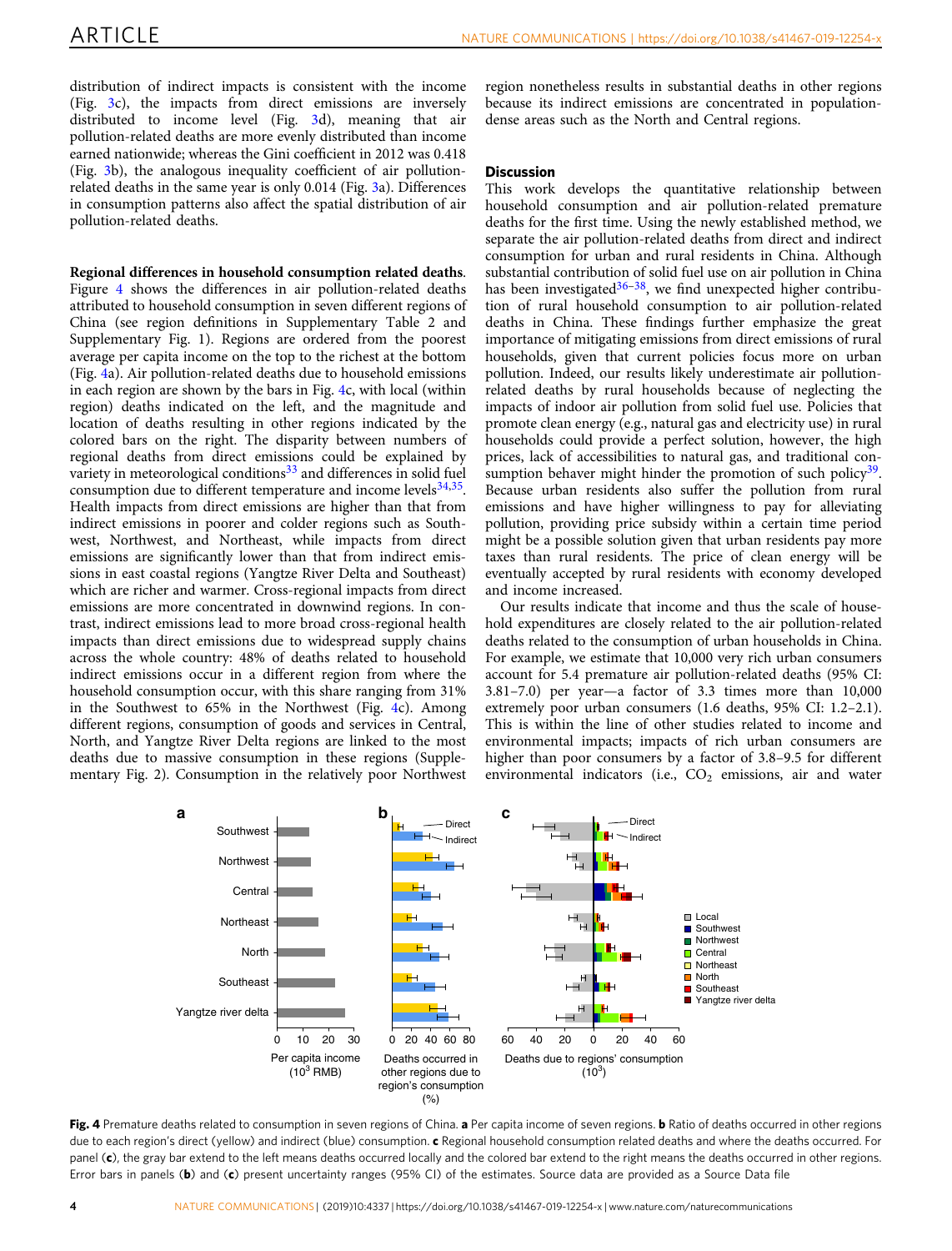pollutant emissions, and water use) $19,24,25,40$ . Our work provides additional insight to this discussion by adding air pollutionrelated premature deaths as a new indicator.

Our work provides unprecedented quantitative insight into the supply chain patterns that link final consumption to air pollutionrelated premature deaths. For example, by tracking the health impacts along the supply chains, we show that the cross-regional health impacts of emissions embodied in household consumption of goods and services are much greater than the effects of atmospheric transport across regional boundaries. Moreover, we highlight systematic differences in the impacts of household consumption on residents according to their income level and location. These findings point to targeted opportunities for pollution abatement, such as direct emissions from solid fuels burned by rural households, but more importantly offer a basis for clean air policies that avoid and redress socio-economic and regional inequities. Reducing emissions throughout the supply chains will require some combination of improved air pollution control technologies, changes in energy mix, and changes in the location of manufacturing $4^1$ . To the extent these changes must be undertaken by less economically developed regions and households, consumption-based policies may better support the needed technology transfer and capital investment while at the same time encourage more sustainable consumption behaviors.

Our study is subject to a number of uncertainties and limitations from the use of multiple datasets and complex models. A detailed, quantitative uncertainty analysis for each step of this study is conducted and presented in Supplementary Discussion and the overall uncertainty ranges (95% CI) associated with mortality estimates are presented in Figs. [2](#page-2-0) and [4](#page-3-0). First, bottomup emission inventories are uncertain due to the lack of complete data of activity rates and local-measured emission factors $42$ . The MEIC emission inventory used in this study has been widely applied in chemical transport models and validated against observations[43](#page-7-0),[44](#page-7-0). Second, incomplete income and expenditure data at provincial level contribute to the uncertainties in estimating emissions consumed by each income group. Improvement of statistics reporting system or conducting filed surveys could remedy this situation in the future. Third, sensitivities of emissions to  $PM_{2.5}$  exposures are simulated from the GEOS-Chem model and its adjoint, which are also subject to uncertainties due to incomplete knowledge of chemical and physical processes. We compare the modeled and the satellite-derived  $PM_{2.5}$  concentrations and reasonable correlations are found for most regions in China (Supplementary Fig. 3). Last but not least, the IER function used in mortality estimates are developed based on cohort studies in western countries and may introduce additional uncertainties when applying for China due to differences in  $PM_{2.5}$ toxicities, population adaption, and healthcare levels. Using concentration–response relationships developed from local cohort studies could improve the estimates of premature mortalities in the future.

### **Methods**

Integrated modeling framework. This work combines data and models from multiple sources to quantify the premature deaths due to  $PM<sub>2.5</sub>$  pollution related to household consumption activities of 12 income groups in 30 provinces of mainland China, as depicted in Supplementary Fig. 4. The datasets used in this study include a bottom-up emission inventories of major air pollutants obtained from the Multi-<br>resolution Emission Inventory of China (MEIC<sup>[39](#page-7-0),[45](#page-7-0)</sup>: <http://www.meicmodel.org/>), the Multi-Regional Input-Output (MRIO) table of China from Mi et al.<sup>46</sup>, income and expenditure data over China at national and provincial level from national and provincial statistical yearbooks $47-49$  $47-49$ , as well as satellite-based ground-level  $PM_{2.5}$ mass concentrations over China from Geng et al.<sup>50</sup>. All the data are for the year of 2012.

Production-based emission inventory. The MEIC model, which is developed and maintained by Tsinghua University, provides the production-based anthropogenic emissions of sulfur dioxide (SO<sub>2</sub>), nitrogen oxides (NO<sub>x</sub>), ammonia (NH<sub>3</sub>), black carbon (BC), organic carbon (OC), and anthropogenic  $PM_{2.5}$  dust used in this study. These atmospheric pollutant emission inventories are used to estimate the direct and indirect emissions from Chinese household consumption, and as the inputs for GEOS-Chem model and its adjoint.

The MEIC is a bottom-up emission inventory framework which covers 31 provinces in mainland China and includes more than 700 anthropogenic emitting sources. It is improved based on the bottom-up emission inventory developed by the same group $42$ , which uses technology and process-based methods to resolve the quantitative relationship between emissions and technology turnover. Detailed description of the technology-based methodology and the source classifications can be found elsewhere<sup>39,45</sup>. The sources of the underlying data used in the MEIC model, including the activity rates, technology penetration data, and emission factors, are summarized in Zheng et al[.39](#page-7-0).

Direct and indirect emissions from household consumption. Emissions caused by household consumption activities come from both household direct energy use (fuel combustion for home cooking, and/or independent heating, and private car; i.e., direct emissions) and their expenditure on goods and services which use energy and other resources as intermediate inputs (i.e., indirect emissions) $51$ 

Household direct emissions by region or provinces can be obtained from the MEIC model directly. For rural households, direct emissions include residential biomass/fossil fuel combustion, and private car emissions; for urban households, direct emissions only include fossil fuel combustion, and private car emissions. All direct emissions are emitted locally.

Household indirect emissions are produced and emitted throughout the supply chains among sectors and regions who take part in the production process of household consumed goods or services. Here, we use the MRIO model of China<sup>[46](#page-7-0)</sup> to attribute provincial emissions to household consumption. The MRIO table includes 30 provincial-level administrative divisions (Tibet, Macao, Hong Kong, and Taiwan are not included) and 30 aggregated sectors. Detailed information about the 30 sectors are provided in Supplementary Table 3.

The MRIO analysis starts with the monetary flows between sectors and regions:

$$
\begin{pmatrix} \mathbf{x}^{1} \\ \mathbf{x}^{2} \\ \mathbf{x}^{3} \\ \vdots \\ \mathbf{x}^{30} \end{pmatrix} = \begin{pmatrix} \mathbf{A}^{1,1} & \mathbf{A}^{1,2} & \mathbf{A}^{1,3} & \cdots & \mathbf{A}^{1,30} \\ \mathbf{A}^{2,1} & \mathbf{A}^{2,2} & \mathbf{A}^{2,3} & \cdots & \mathbf{A}^{2,30} \\ \mathbf{A}^{3,1} & \mathbf{A}^{3,2} & \mathbf{A}^{3,3} & \cdots & \mathbf{A}^{3,30} \\ \vdots & \vdots & \vdots & \ddots & \vdots \\ \mathbf{A}^{30,1} & \mathbf{A}^{30,2} & \mathbf{A}^{30,3} & \cdots & \mathbf{A}^{30,30} \end{pmatrix} \begin{pmatrix} \mathbf{x}^{1} \\ \mathbf{x}^{2} \\ \mathbf{x}^{3} \\ \vdots \\ \mathbf{x}^{30} \end{pmatrix} + \begin{pmatrix} \sum_{s} \sum_{t} \mathbf{y}_{t}^{1,s} \\ \sum_{s} \sum_{t} \mathbf{y}_{t}^{3,s} \\ \sum_{s} \sum_{t} \mathbf{y}_{t}^{3,s} \\ \vdots \\ \sum_{s} \sum_{t} \mathbf{y}_{t}^{30,s} \end{pmatrix}
$$
\n(1)

where  $x^r$  is the vector of total economic output for each sector in province  $r$ ;  $A^{r,s}$  is the direct requirement coefficient matrix in which the columns reflect the input requirement by sector in region  $r$  to produce one unit of output of the sector in region s;  $y_t^{r,s}$  is the final demand vector of category t for each sector that are finally produced in region r and consumed in region s. Here  $t = 1, 2…5$ , means rural household consumption, urban household consumption, government

consumption, capital investment, and exports, respectively. Equation (1) can also be abbreviated as:

$$
\mathbf{x} = \mathbf{A}\mathbf{x} + \mathbf{y} \tag{2}
$$

where x, A, and y are the block matrix or vector in Eq. (1). Solving for total output we can get:

$$
\mathbf{x} = (\mathbf{I} - \mathbf{A})^{-1} \mathbf{y}
$$
 (3)

where I is the identity matrix, and  $(I - A)^{-1}$  is the Leontief inverse matrix.

Combined with the emission intensity by sector, pollutant emissions embodied in the trade flow can be calculated as:

$$
\mathbf{e} = \hat{\mathbf{f}} (\mathbf{I} - \mathbf{A})^{-1} \mathbf{y}
$$
 (4)

where  $\hat{f}$  is the diagonalization of the vector of region-specific pollutant emissions for unit output by sector. The region-specific pollutant emissions used to produce  $\hat{\mathbf{f}}$ are obtained from the MEIC model, and the mapping process between sectors defined in the MEIC inventory and the MRIO model for each province can be found in our previous studies<sup>[15](#page-7-0),[17](#page-7-0)</sup>

Then, region- and sector-specific emissions attributed to final demand  $t$  in region s can be calculated as:

$$
\mathbf{e}_{t}^{s} = \hat{\mathbf{f}}(\mathbf{I} - \mathbf{A})^{-1} \begin{pmatrix} \mathbf{y}_{t}^{1,s} \\ \vdots \\ \mathbf{y}_{t}^{r,s} \\ \vdots \\ \mathbf{y}_{t}^{30,s} \end{pmatrix}
$$
(5)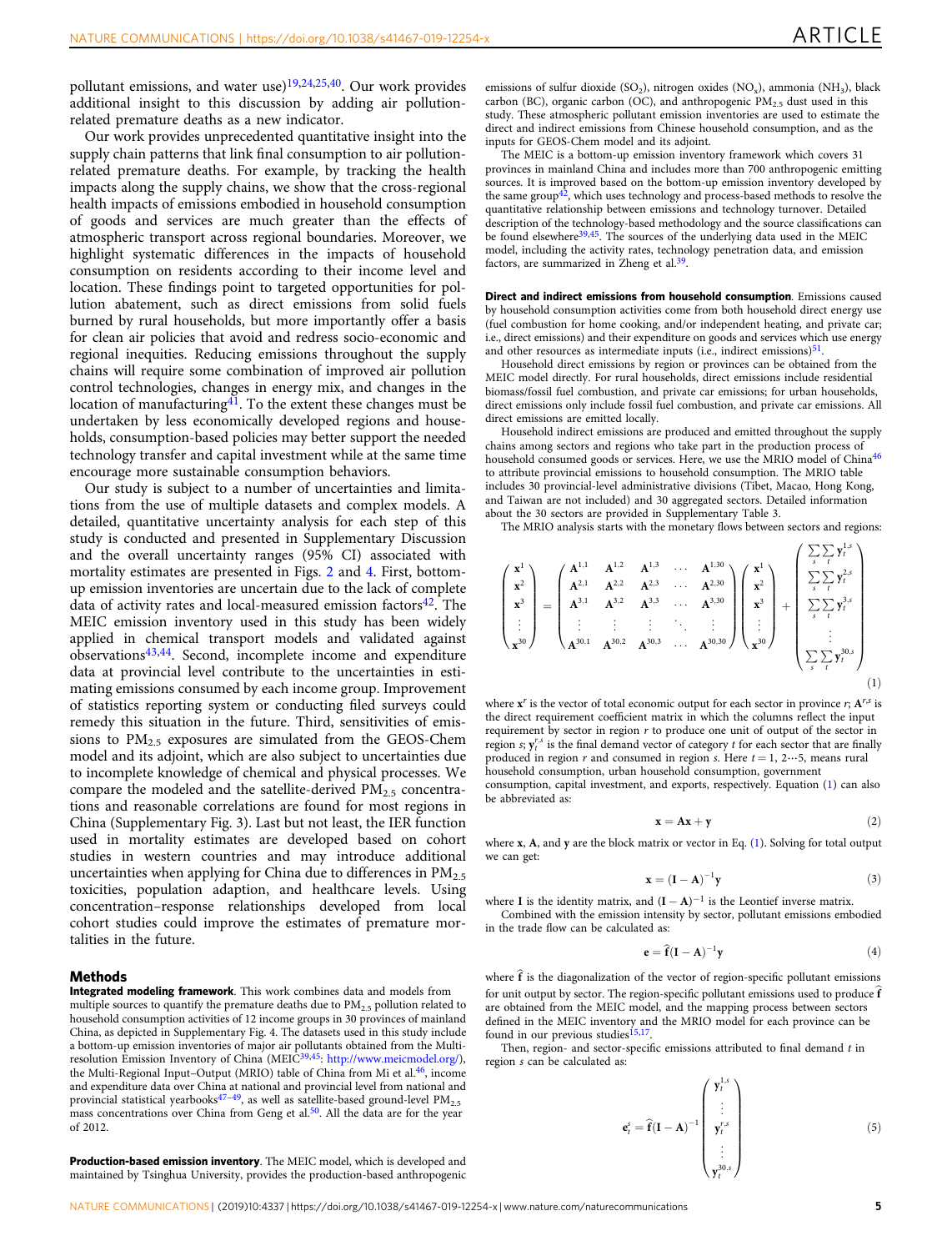$\overline{y}$ 

 $\mathbf{v}$ 

where  $\mathbf{e}_t^s = (\mathbf{e}_t^{1,s}, \mathbf{e}_t^{2,s}, \mathbf{e}_t^{3,s} \dots \mathbf{e}_t^{30,s})$ ;  $\mathbf{e}_t^{r,s}$  is a sector-specific vector for emissions occurred in region r caused by final demand t in region s;  $y_t^{r,s}$  is the finished products produced in region r consumed in region s belonged to category t. Then, total emissions from household consumption can be written as:

$$
ce_t^s = \sum_r \sum_l e_{l,t}^{r,s} + de_t^s \tag{6}
$$

where  $ce_i^s$  is the total emissions from household consumption of region  $s$  for final demand t (rural or urban household consumption);  $e_{l,t}^{r,s}$  is the emissions of sector l in region  $r$  caused by final demand  $t$  in region  $s$ , and  $de_t^s$  is the household direct emissions in region  $s$  for final demand  $t$ .

Tracing household consumption emissions to income groups. In this section, we trace the estimated emissions from urban and rural household consumption to various income groups according to their expenditure on daily consuming products or direct energy consumption.

The income and expenditure data used in this study are obtained from national and provincial statistic yearbooks $47-49$  $47-49$  $47-49$ . The statistical yearbooks report average incomes and consumption expenditure patterns for different income groups in a province based on the sampling survey conducted by the National Bureau of Statistics of China. Usually, the total households are split into 12 income groups (7 urban and 5 rural) according to the household numbers. The seven urban income groups are extremely poor (10% of the urban household number), poor (10%), lower middle (20%), middle (20%), middle high (20%), rich (10%), and very rich (10%). The five rural income groups are poor (20% of the rural household number), lower middle (20%), middle (20%), middle high (20%), and rich (20%).

The income and expenditure data from statistic yearbooks have two limitations that need to be adjusted before our analyses. First, these data are not available for all the 30 provinces considered in our study. In 2012, only 90% and 43% provinces report the average incomes by groups for urban and rural households, respectively; only 83% and 40% provinces report the consumption expenditure patterns by groups for urban and rural households, respectively. Second, there are inconsistency in the average incomes of the income groups between different provinces, because regions or provinces in China experience different development stages. For example, the poor group of rural household in Beijing has similar average income value with the middle group of rural household in Heilongjiang. This might introduce biases when conducting a national analysis.

To solve the problems mentioned above, first, we make an assumption that those provinces with no grouped income or expenditure data have similar income or expenditure patterns with the national average or their neighboring provinces. Using the province-averaged income data adopted from the national statistical yearbook as scale factor, and the grouped income data from the national average or the neighboring provinces as proxies, we split the ungrouped data into 12 groups. Results are shown in Supplementary Fig. 5. Similar approach are used for the consumption expenditure data. Second, we range all income groups from 30 provinces according to their average incomes for urban and rural separately. Following the protocol by the statistic yearbooks, we allocate them into seven urban and five rural groups according to the resident numbers (Supplementary Fig. 6) instead of the household numbers. The resident numbers of each income groups are calculated using the following equation:

$$
rn_s^j = \frac{P_s}{pph_s} \times \text{frac}_s^j \times pph_s^j \tag{7}
$$

where  $rn_s^j$  is the resident number of income group j in province s;  $P_s$  is the total urban or rural population in province  $s$ ; pph<sub>s</sub> is the province-average persons per household for province  $s$ ;  $pph_s^j$  is the average persons per household of income group *j* in province *s*; frac<sup>*j*</sup>, is the household fraction (10 or 20%) of income group *j* in province s.

Using the consumption expenditure patterns for different income groups in each province, we can trace the indirect emissions estimated in the previous section to different income groups. The national statistical yearbook has relatively detailed sectors for household consumption, while provincial statistical yearbooks only report limited aggregated sectors. Therefore, we first allocate the aggregated sectors from the provincial data into detailed sectors using national data as proxies. Then we map them into the 30 sectors in the MRIO table. The mapping processes can be found in Supplementary Table 3, which is similar to that in Wiedenhofer et al.<sup>[25](#page-7-0)</sup>. Sector-specific per capita household expenditure of various income groups by provinces for rural and urban, separately:

$$
\mathbf{v} = \begin{bmatrix} \mathbf{v}_1^1 & \mathbf{v}_1^2 \\ \mathbf{v}_2^1 & \mathbf{v}_2^2 \\ \vdots & \vdots \\ \mathbf{v}_{30}^1 & \mathbf{v}_{30}^2 \end{bmatrix}
$$
 (8)

where  $\mathbf{v}_s^1$  is a 30 × 5 matrix for sector-specific per capita expenditure of five rural income groups in province  $s$ ;  $\mathbf{v}_s^2$  is a 30 × 7 matrix for sector-specific per capita expenditure of seven urban income groups in province s. All these data are based on the original groups of each province.

Rural and urban household consumption of region s can be split into income group i as:

$$
f_{1,i}^{r,s} = \left[ \mathbf{n}_s^i(\mathbf{v}_s^1)' / \sum_{i=1}^5 (\mathbf{n}_s^i(\mathbf{v}_s^1)') \right]' * \mathbf{y}_1^{r,s}, \ i = 1 \cdots 5 \tag{9}
$$

$$
_{2,i}^{r,s} = \left[ \mathbf{u}_{s}^{i}(\mathbf{v}_{s}^{2})^{/}/\sum_{i=1}^{7} (\mathbf{u}_{s}^{i}(\mathbf{v}_{s}^{2})^{/}) \right]^{/} * \mathbf{y}_{2}^{r,s}, \ i = 1 \cdots 7
$$
 (10)

where  $y_{1,i}^{r,s}$  is the sector-specific finished products produced in region r and consumed by rural households in region s which are allocated to the new national income group *i*.  $\mathbf{n}_s^i = [n_s^{1,i} n_s^{2,i} n_s^{3,i} n_s^{4,i} n_s^{5,i}]$  is the rural population in region *s* assigned to the new national group *i*, and its element  $n_s^{j,i}$  means people belonged to the original group  $j$  in region  $s$  and are allocated to national income group  $i$ . Similarly,  $\mathbf{u}_s^i$  and  $u_s^{j,i}$  have the counterpart meanings for urban households. The  $^*$ means the hadamard product of the two vectors. Emission embodied in the corresponding groups can be calculated as:

$$
\mathbf{e}_{1,i}^s = \hat{\mathbf{f}}(\mathbf{I} - \mathbf{A})^{-1} \begin{pmatrix} \mathbf{y}_{1,i}^{1,s} \\ \vdots \\ \mathbf{y}_{1,i}^{r,s} \\ \vdots \\ \mathbf{y}_{1,i}^{30,s} \end{pmatrix}, i = 1 \cdots 5 \qquad (11)
$$

$$
\mathbf{e}_{2,i}^s = \hat{\mathbf{f}}(\mathbf{I} - \mathbf{A})^{-1} \begin{pmatrix} \mathbf{y}_{2,i}^{1,s} \\ \vdots \\ \mathbf{y}_{2,i}^{7,s} \\ \vdots \\ \mathbf{y}_{2,i}^{30,s} \end{pmatrix}, i = 1 \cdots 7 \qquad (12)
$$

where  $\mathbf{e}_{t,i}^s = (\mathbf{e}_{t,i}^{1,s}, \mathbf{e}_{t,i}^{2,s}, \mathbf{e}_{t,i}^{3,s} \dots \mathbf{e}_{t,i}^{30,s})$ , and  $\mathbf{e}_{t,i}^{r,s}$  is a sector-specific vector for emissions occurred in region r caused by rural  $(t = 1)$  and urban  $(t = 2)$  households in region  $s$  which belongs to national income group  $i$ .

 ${\bf y}_{2,i}^{30,s}$ 

For household direct emissions, different approaches are used for different emission sources when tracing them into income groups. For urban household fossil fuel and private car emissions, we use the household expenditure on residential energy consumption (residence for rural household listed in Supplementary Table 3) and the emissions from urban and rural household consumption (transport and communication in rural household), respectively, as proxies to allocate them into various income groups, similar as the process for indirect emissions (Eqs. (9–12)). For rural biomass consumption emissions, we use a correlation equation between biomass consumption and income per capita adopted from Peng et al.<sup>34</sup> to allocate the emissions into various rural income groups. This correlation equation is fitted using hierarchical regression based on the survey-based per capita income and biofuel consumption, which is shown below:

$$
t_{\text{bio},j} = 0.7072 \times \alpha_j^{-0.18} \tag{13}
$$

where  $\alpha_j$  is the per capita income of income group  $j$ ;  $t_{\text{bio},j}$  is the biomass consumption for people at the income group j. Usually, the poor households tend to consume more biomass and less commercial fuel<sup>52</sup>. More details about this correlation equation can be found in Peng et al.<sup>34</sup>

Then rural household biomass combustion emissions in region s can be allocated to national group  $i$  as:

$$
e_{\text{bio},i}^{s} = \mathbf{n}_{s}^{i}(\mathbf{t}_{\text{bio}}^{s})^{\prime} / \sum_{i=1}^{5} (\mathbf{n}_{s}^{i}(\mathbf{t}_{\text{bio}}^{s})^{\prime}) * e_{\text{bio}}^{s}, i = 1 \cdots 5
$$
 (14)

where  $\mathbf{t}_{\text{bio}}^s = [t_{\text{bio},1}^s \ t_{\text{bio},2}^s \ t_{\text{bio},3}^s \ t_{\text{bio},4}^s \ t_{\text{bio},5}^s]$  is the per capita biomass consumption of different income groups. Note that  $t_{bio,j}^s$  used here is based on per capita income of the original groups in each province.  $e_{bio}^s$  indicates the biomass consumption related emissions of rural households in region s.

Based on the allocating processes described above, we finally get the provinceand sector-specific emissions induced by household consumption of income group i in region s:  $ce^{s}_{t,i}$ . Then, emissions attributed to income group i in region s can be allocated to grid cells based on the sector-specific spatial distribution from the MEIC inventory. The attributed ratios are:

$$
\beta_{t,i,k}^{r,s} = \mathbf{ce}_{t,i,k}^{r,s} \cdot / \mathbf{e}_k^r \tag{15}
$$

where  $\mathbf{e}_k^r$  is the sector-specific emission vector for species  $k$  produced in region  $r_i$  $\beta_{t,i,k}^{r,s}$  is the sector-specific ratios of emissions occurred in region r induced by household consumption of income group  $i$  in region  $s$ .

As mentioned above, income group and expenditure pattern data are missing for some provinces in the statistical yearbooks, and we use data from the national average or the neighboring provinces to estimate the grouped data in these provinces. This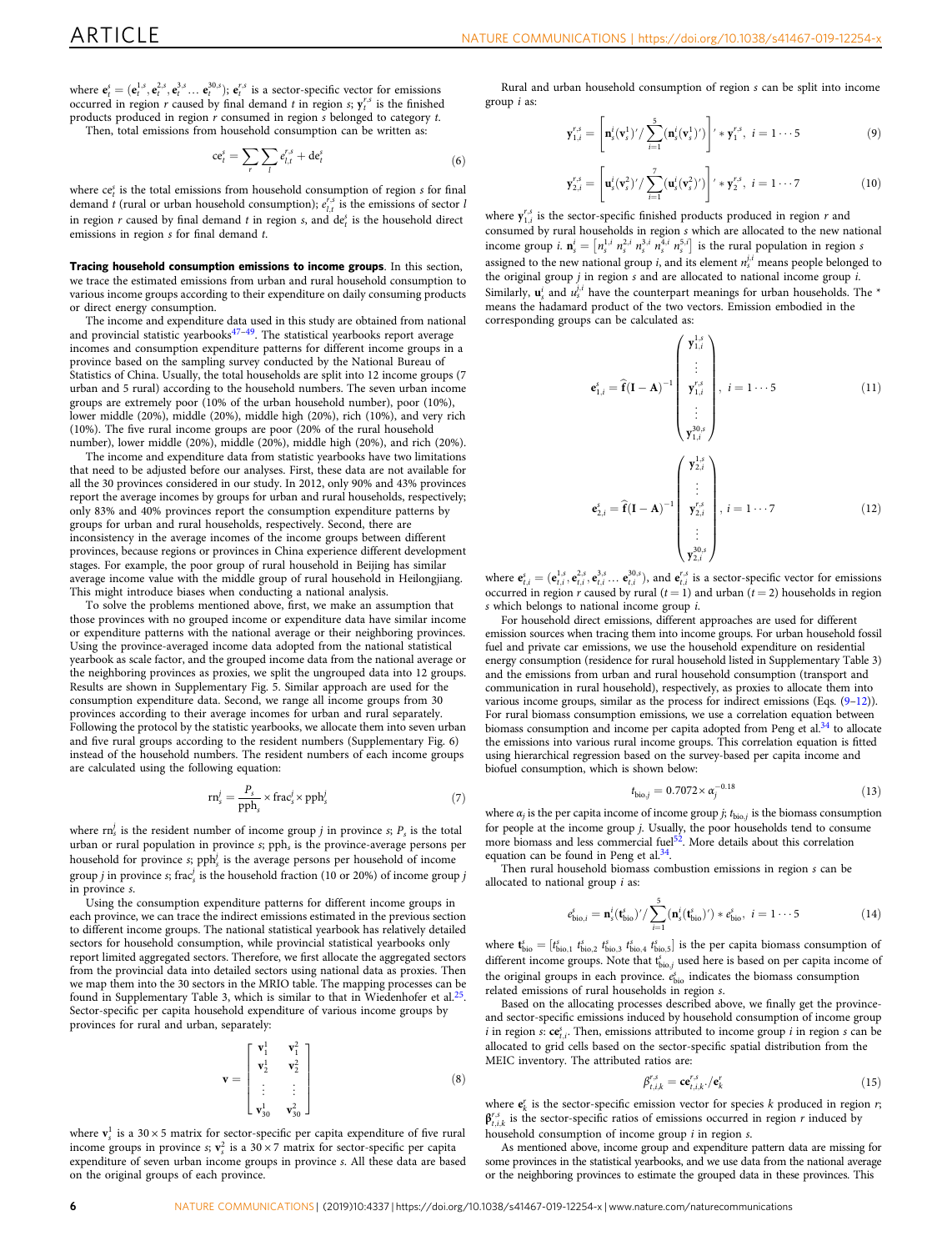assumption might introduce uncertainties in our results. To determine the uncertainties brought by such assumption, we conduct several sensitivity scenarios. In each scenario, we use data from the national average or one of the provinces that have available statistical data to estimate the grouped data for all the provinces with missing data. Urban and rural cases are treated separately. In total, we have 26 scenarios for urban household and 13 scenarios for rural household, as 25 and 12 provinces report income data by group for urban and rural households, respectively. We use the estimated income group data to calculate direct and indirect emissions related to each income group. The coefficient of variation (CV) of the estimated direct and indirect emissions in each income group are shown in Supplementary Table 4. In general, the CV values are within ±10%, which means the uncertainties introduced by the assumptions in our study are limited and our method is robust.

**Estimating PM<sub>2.5</sub>-related premature deaths**. In this study, we use satellite-based ground-level  $PM_{2.5}$  mass concentrations and the IER model from GBD 2010 to estimate  $PM_{2.5}$ -related premature deaths.

Satellite-derived  $\mathrm{PM}_{2.5}$  concentrations provide relatively accurate scale and spatial distribution for  $PM_{2.5}$  exposure<sup>[53](#page-7-0)</sup>. The satellite-based  $PM_{2.5}$  concentration data used in this study are obtained from our previous study<sup>50</sup>, which are estimated using the aerosol optical depth (AOD) derived from satellite instruments (MODIS and MISR onboard the Terra satellite) and conversion factors between AOD and PM<sub>2.5</sub> simulated by the GEOS-Chem chemical transport model<sup>54</sup>.

The IER model is developed by Burnett et al.<sup>30</sup>, and has been used to estimate the PM<sub>2.5</sub>-related premature deaths in previous studies<sup>[4](#page-7-0),[5](#page-7-0),[31](#page-7-0)</sup>. In Cohen et al.<sup>55</sup>, an updated version of the function are provided, yielding about 35% higher mortality estimates compared with previous works. Therefore, the results in our study present the lower limits of the estimates. The IER model describes the concentration–response

relationship for the entire range of  $PM<sub>2.5</sub>$  concentration observed in the world, by incorporating data from cohort studies of ambient air pollution, first- and secondhand tobacco smoking, and household indoor air pollution $30$ . Here we focus on the four leading causes of the  $PM_{2.5}$ -related premature mortality: ischemic heart disease (IHD), stroke, chronic obstructive pulmonary disease (COPD), and lung cancer (LC). For each disease, the relative risk (RR) is calculated as:

$$
RR(C) = \begin{cases} 1 + \alpha \left(1 - e^{-\gamma (C - C_0)^{\delta}}\right), & \text{if } C > C_0 \\ 1, & \text{else} \end{cases}
$$
(16)

where C is the satellite-based annual mean  $PM_{2.5}$  concentrations in 2012 at a 0.5°  $\times$ 0.667° resolution;  $C_0$  is the counterfactual concentration and bellow which there is assumed to be no additional risk;  $\alpha$ ,  $\gamma$ , and  $\delta$  are parameters describing the overall shape of the concentration response. In this study, we use the parameters adopted from Lee et  $al.31$  $al.31$ , and the values are listed in Supplementary Table 5. The mortality attributed to  $PM<sub>2.5</sub>$  pollution are estimated as:

$$
Mtot = \frac{RR - 1}{RR} \times B \times P
$$
 (17)

where  $M<sup>tot</sup>$  is the total mortality related to  $PM_{2.5}$ ;  $\frac{RR-1}{RR}$  is the attributable fraction to  $PM<sub>2.5</sub>$  pollution; *B* is the baseline incidence of a given health endpoint for all age group derived from the national average data in GBD 2013<sup>[56](#page-8-0)</sup>; P is the size of the exposed population aggregated from the LandScan global population database for 2012 at a<br>1 km resolution<sup>57</sup>. Value for *B* used here can be found in Supplementary Table 5.

To determine the premature death attributable to anthropogenic sources, we use GEOS-Chem model to simulate the fraction of PM<sub>2.5</sub> pollutions contributed by anthropogenic emissions by conducting two scenarios: one with all emissions as inputs and the other turning off the anthropogenic emissions. Here, we use the direct proportion approach, which assumes a linear relationship between the proportions of total PM2.5 concentration to the proportion of total mortality, to estimate the source-specific premature deaths. The scientific basis of this assumption has been validated by a GBD research, GBD MAPS[14.](#page-7-0) Other studies also choose the direct proportion approach to solve the nonlinear problem<sup>[6,](#page-7-0)51</sup> Thus, the anthropogenic  $PM_{2.5}$ -related premature death can be calculated as:

$$
M^{\text{anth}} = M^{\text{tot}} \times \frac{C_{\text{all}} - C_{\text{no\_anth}}}{C_{\text{all}}}
$$
\n(18)

where  $M<sup>anh</sup>$  is the premature mortality related to  $PM<sub>2.5</sub>$  attributable to anthropogenic sources;  $C_{all}$  is the annual mean  $PM_{2.5}$  concentrations from the scenario with all emissions;  $C_{no\_anth}$  is the annual mean  $PM_{2.5}$  concentrations from the scenario with anthropogenic emissions turned off.

Linking premature deaths to different income groups. We then use the GEOS-Chem adjoint model to link air pollutant emissions in different income groups to premature deaths attributed to  $\overrightarrow{P}M_{2.5}$ . The adjoint of GEOS-Chem is able to determine the response of  $PM_{2.5}$ -related mortality to changes in emissions of inorganic precursor gases (i.e., SO<sub>2</sub>, NO<sub>x</sub>, and NH<sub>3</sub>), carbonaceous particles (i.e., BC and OC) and primary anthropogenic PM<sub>2.5</sub> dust<sup>[60,61](#page-8-0)</sup>. It allows for efficient computation of the partial derivatives of a scalar model response with respect to input conditions (e.g., emission rates). Previous studies have used the adjoint of GEOS-Chem to quantify the response of  $PM<sub>2.5</sub>$  concentrations and air pollution mortality to emissions sources $31,62,63$  $31,62,63$  $31,62,63$  $31,62,63$ .

In this work, we use the nested version of GEOS-Chem adjoint over East Asia (11°S–55°N, 70°E–150°E) at a  $0.5^\circ \times 0.667^\circ$  resolution, with boundary conditions from a global simulation at a  $2^{\circ} \times 2.5^{\circ}$  resolution. Following Lee et al.<sup>[31](#page-7-0)</sup>, we define the cost function in the adjoint model as the anthropogenic PM<sub>2.5</sub>-related premature deaths resulting from long-term exposure to  $PM_{2.5}$ <sup>31</sup>, as calculated in Eq. (18). The outputs provided by the adjoint model are the partial derivatives of this cost function with respect to anthropogenic emissions in the simulation domain, which we refer to as the sensitivities of receptor region's  $PM_{2.5}$ -related premature deaths to emissions at all species, locations and times<sup>[31](#page-7-0)[,62,64](#page-8-0)</sup>. The species considered in our study are NH<sub>3</sub>, SO<sub>2</sub>, NO<sub>x</sub>, BC, OC, and anthropogenic PM<sub>2.5</sub> dust, and the input anthropogenic emissions are adopted from the MEIC model.

Due to computational constraints of the GEOS-Chem adjoint simulations, we classify 30 provinces in China mainland into seven receptor regions (see Supplementary Table 2 and Supplementary Fig. 1) based on their economic development and climate zones, and a total of seven groups of simulations are conducted, one group for each receptor region. To further reduce the computation cost, the model is conducted for four months (January, April, July, and October, 1 month for each season) for each group, and the averaged results of the 4 months are used to represent the annual level in 2012.

Combined the sensitivity simulated by the GEOS-Chem adjoint model and the gridded emissions, we could obtain the semi-normalized sensitivity $32,33,36,37$ :

$$
SS_{m,n,k} = \frac{\partial M}{\partial E_{m,n,k}} \times E_{m,n,k}
$$
\n(19)

where  $m$ ,  $n$ , and  $k$  are indices for longitude, latitude and species;  $SS_{m,n,k}$  means the contribution of emissions for species *k* at location (*m*, *n*) to the total premature deaths of the receptor region<sup>[62](#page-8-0),[64](#page-8-0)</sup>;  $\frac{\partial M}{\partial E_{m,n,k}}$  is the sensitivity outputs from the adjoint model;  $E_{m,n,k}$  is the emissions for species k at location  $(m, n)$ .

We then normalize SS to calculate the percentage contribution of sourcespecific emissions to premature deaths:

$$
P_{m,n,k} = \frac{SS_{m,n,k}}{\sum_{m} \sum_{k} SS_{m,n,k}} \times 100\%
$$
 (20)

The normalization process isolates the contribution of gridded emission to receptor regions' PM<sub>2.5</sub>-related premature deaths, which neglects the nonlinear response of  $PM<sub>2.5</sub>$  to emissions changes. This normalized marginal method has been used in previous studies to attribute global or national radiative forcing to sub-regions or species<sup>[38,39](#page-7-0)</sup>.

Results from the previous sections can be integrated to attribute regional- and source-specific  $PM_{2.5}$  deaths to household consumption of income group *i* in region s:

$$
M_{t,i}^{s} = \sum_{r} M^{r} \sum_{p} \sum_{k} \left( P_{(m,n)\in p,k}^{r} \times \beta_{(m,n)\in p,t,i,k}^{p,s} \right) \tag{21}
$$

where  $M^r$  is the total premature deaths occurred in region  $r,$   $\beta_{(m,n)\in p,t,i,k}^{p,s}$  is sector average ratios of emission occurred in grid  $(m, n) \in p$  within the simulation domain and were attributed to rural (when  $t = 1$ ) or urban (when  $t = 2$ ) household consumption of income group  $i$  in region  $s$ .

### Lorenz curve and Gini coefficient for inequality measurement of health

**impact**. Lorenz curve was developed by Lorenz in 1905 to represent the inequality of wealth distribution among population<sup>65</sup>. It is presented as cumulative share of income earned (%) on the vertical axis versus cumulative share of people from lowest to highest incomes (%) on the horizontal axis. In recent years, it has been widely used to measure inequality in areas of energy and climate change<sup>66,[67](#page-8-0)</sup>. Here we utilize Lorenz curve to represent the inequality of household consumption related premature deaths, see Fig. [3](#page-2-0) and Supplementary Fig. 7. In the context of health impact here, we ranked the rural and urban household groups of different income level in 30 provinces from lowest to highest per capita income groups, and then presented the cumulative share of people (%) on the horizontal axis versus their cumulative share of consumption relative heath impacts (%) on the vertical axis.

The Gini coefficient proposed by Gini is a numerically presentation of the inequality of income or wealth<sup>[65](#page-8-0)</sup>. It is usually defined mathematically based on the Lorenz curve. The Gini coefficient G is calculated as:

$$
G = 1 - \left| \sum_{h=1}^{N} (H_{h+1} - H_h)(I_h + I_{h+1}) \right| \tag{22}
$$

where  $H$  is the cumulative share of population and  $I$  is cumulative share of consumption related premature deaths.  $H<sub>h</sub>$  indicates the cumulated number of population in household groups from 1 to h based on ranking list from lowest to highest per capita income and divided by the total population;  $I_h$  indicates the corresponding cumulated consumption related premature deaths by household groups from 1 to h and divided by the total premature deaths which were caused by national total household consumption.

### Data availability

The Multi-resolution Emission Inventory of China are available from [http://www.](http://www.meicmodel.org/) [meicmodel.org/](http://www.meicmodel.org/); the Multi-Regional Input–Output model are available at [https://doi.org/](https://doi.org/10.6084/m9.figshare.c.4064285)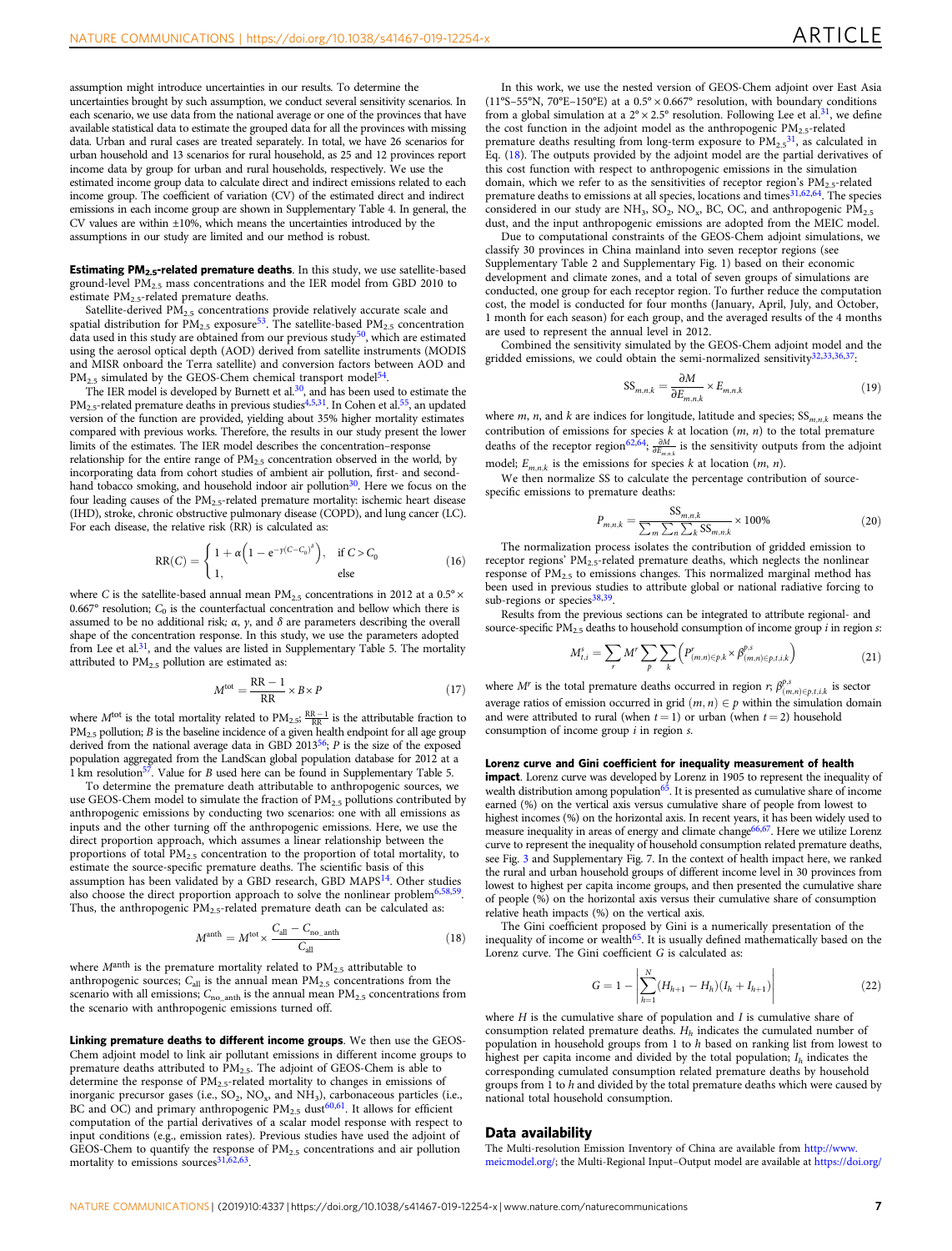<span id="page-7-0"></span>10.6084/m9.fi[gshare.c.4064285](https://doi.org/10.6084/m9.figshare.c.4064285). The source data underlying Figs. 1–4 and Supplementary Figs. 2, 5–7 are provided as a Source Data file. The datasets generated during this study are available in the figshare repository with the identifier [https://doi.org/10.6084/m9.](https://doi.org/10.6084/m9.figshare.9745337) fi[gshare.9745337](https://doi.org/10.6084/m9.figshare.9745337).

### Code availability

The code of GEOS-Chem adjoint model is available at <http://adjoint.colorado.edu:8080/>. The codes used for analyzing data are available from the corresponding author on reasonable request.

Received: 25 January 2018 Accepted: 29 August 2019 Published online: 25 September 2019

### **References**

- 1. Lim, S. S. et al. A comparative risk assessment of burden of disease and injury attributable to 67 risk factors and risk factor clusters in 21 regions, 1990–2010: a systematic analysis for the Global Burden of Disease Study 2010. Lancet 380, 2224–2260 (2012).
- 2. Yang, G. H. et al. Rapid health transition in China, 1990-2010: findings from the Global Burden of Disease Study 2010. Lancet 381, 1987–2015 (2013).
- 3. Hu, J. L. et al. Premature mortality attributable to particulate matter in China: source contributions and responses to reductions. Environ. Sci. Technol. 51, 9950–9959 (2017).
- 4. Lelieveld, J., Evans, J. S., Fnais, M., Giannadaki, D. & Pozzer, A. The contribution of outdoor air pollution sources to premature mortality on a global scale. Nature 525, 367–371 (2015).
- 5. Zhang, Q. et al. Transboundary health impacts of transported global air pollution and international trade. Nature 543, 705–709 (2017).
- 6. Zhao, H. Y. et al. Effects of atmospheric transport and trade on air pollution mortality in China. Atmos. Chem. Phys. 17, 10367–10381 (2017).
- 7. Nagashima, F., Kagawa, S., Suh, S., Nansai, K. & Moran, D. Identifying critical supply chain paths and key sectors for mitigating primary carbonaceous  $PM_{2.5}$ mortality in Asia. Economic Syst. Res. 29, 105–123 (2017).
- 8. Dong, H. J. et al. Pursuing air pollutant co-benefits of CO<sub>2</sub> mitigation in China: a provincial leveled analysis. Appl. Energ. 144, 165–174 (2015).
- 9. Wang, S. X. et al. Emission trends and mitigation options for air pollutants in East Asia. Atmos. Chem. Phys. 14, 6571–6603 (2014).
- 10. Xie, Y., Dai, H. C., Dong, H. J., Hanaoka, T. & Masui, T. Economic Impacts from PM2.5 pollution-related health effects in China: a provincial-level analysis. Environ. Sci. Technol. 50, 4836–4843 (2016).
- 11. Xing, J. et al. Least-cost control strategy optimization for air quality attainment of Beijing–Tianjin–Hebei region in China. J. Environ. Manag. 245, 95–104 (2019).
- 12. Archer-Nicholls, S. et al. The regional impacts of cooking and heating emissions on ambient air quality and disease burden in China. Environ. Sci. Technol. 50, 9416–9423 (2016).
- 13. Crippa, M., Janssens-Maenhout, G., Guizzardi, D., Van Dingenen, R. & Dentener, F. Contribution and uncertainty of sectorial and regional emissions to regional and global PM<sub>2.5</sub> health impacts. Atmos. Chem. Phys. 19, 5165–5186 (2019).
- 14. GBD MAPS Working Group. Burden of Disease Attributable to Coal Coal-Burning and Other Major Sources of Air Pollution in China. Special Report 20. Boston, MA: Health Effects Institute (2016).
- 15. Huo, H. et al. Examining air pollution in China using production- and consumption-based emissions accounting approaches. Environ. Sci. Technol. 48, 14139–14147 (2014).
- 16. Guan, D. et al. The socioeconomic drivers of China's primary  $PM_{2.5}$ emissions. Environ. Res. Lett. 9, 024010 (2014).
- 17. Zhao, H. et al. Assessment of China's virtual air pollution transport embodied in trade by using a consumption-based emission inventory. Atmos. Chem. Phys. 15, 5443–5456 (2015).
- 18. Feng, K. et al. Outsourcing CO<sub>2</sub> within China. Proc. Natl Acad. Sci. USA 110, 11654–11659 (2013).
- 19. Cai, B., Liu, B. & Zhang, B. Evolution of Chinese urban household's water footprint. J. Clean. Prod. 208, 1–10 (2019).
- 20. Guan, D. et al. Lifting China's water spell. Environ. Sci. Technol. 48, 11048–11056 (2014).
- 21. Golley, J. & Meng, X. Income inequality and carbon dioxide emissions: the case of Chinese urban households. Energ. Econ. 34, 1864–1872 (2012).
- 22. Ding, Q., Cai, W., Wang, C. & Sanwal, M. The relationships between household consumption activities and energy consumption in china—an input-output analysis from the lifestyle perspective. Appl. Energ. 207, 520–532 (2017).
- 23. Liu, L.-C., Wu, G., Wang, J.-N. & Wei, Y.-M. China's carbon emissions from urban and rural households during 1992–2007. J. Clean. Prod. 19, 1754–1762  $(2011)$
- 24. Zhang, J., Yu, B., Cai, J. & Wei, Y.-M. Impacts of household income change on CO2 emissions: an empirical analysis of China. J. Clean. Prod. 157, 190–200  $(2017)$
- 25. Wiedenhofer, D. et al. Unequal household carbon footprints in China. Nat. Clim. Change 7, 75 (2016).
- 26. Nagashima, F. Critical structural paths of residential  $PM_{2.5}$  emissions within the Chinese provinces. Energ. Econ. 70, 465-471 (2018).
- 27. Jones, C. M. & Kammen, D. M. Quantifying carbon footprint reduction opportunities for US households and communities. Environ. Sci. Technol. 45, 4088–4095 (2011).
- 28. Shigetomi, Y., Nansai, K., Kagawa, S. & Tohno, S. Trends in Japanese households' critical-metals material footprints. Ecol. Econ. 119, 118–126 (2015).
- 29. Wilson, J., Tyedmers, P. & Spinney, J. E. An exploration of the relationship between socioeconomic and well-being variables and household greenhouse gas emissions. J. Ind. Ecol. 17, 880–891 (2013).
- 30. Burnett, R. T. et al. An integrated risk function for estimating the global burden of disease attributable to ambient fine particulate matter exposure. Environ. Health Perspect. 122, 397–403 (2014).
- 31. Lee, C. J. et al. Response of global particulate-matter-related mortality to changes in local precursor emissions. Environ. Sci. Technol. 49, 4335–4344 (2015).
- 32. Shen, H. et al. Urbanization-induced population migration has reduced ambient PM<sub>2.5</sub> concentrations in China. Sci. Adv. 3, e1700300 (2017).
- 33. Wang, X., Dickinson, R. E., Su, L., Zhou, C. & Wang, K. PM<sub>2.5</sub> pollution in China and how it has been exacerbated by terrain and meteorological conditions. Bull. Am. Meteorological Soc. 99, 105–119 (2018).
- 34. Peng, L. et al. Underreported coal in statistics: a survey-based solid fuel consumption and emission inventory for the rural residential sector in China. Appl. Energ. 235, 1169-1182 (2019).
- 35. Zhu, D. et al. Temporal and spatial trends of residential energy consumption and air pollutant emissions in China. Appl. Energ. 106, 17–24 (2013).
- 36. Zhang, J. & Smith, K. R. Household air pollution from coal and biomass fuels in China: measurements, health impacts, and interventions. Environ. Health Perspect. 115, 848–855 (2007).
- 37. Liu, J. et al. Air pollutant emissions from Chinese households: a major and underappreciated ambient pollution source. Proc. Natl Acad. Sci. USA 113, 7756–7761 (2016).
- 38. Zhao, B. et al. Change in household fuels dominates the decrease in  $PM_{2.5}$ exposure and premature mortality in China in 2005–2015. Proc. Natl Acad. Sci. USA 115, 12401–12406 (2018).
- 39. Zheng, B. et al. Trends in China's anthropogenic emissions since 2010 as the consequence of clean air actions. Atmos. Chem. Phys. 18, 14095–14111 (2018).
- 40. Liu, L.-C. & Wu, G. Relating five bounded environmental problems to China's household consumption in 2011–2015. Energy 57, 427–433 (2013).
- 41. Wang, H. et al. Trade-driven relocation of air pollution and health impacts in China. Nat. Commun. 8, 738 (2017).
- 42. Zhang, Q. et al. Asian emissions in 2006 for the NASA INTEX-B mission. Atmos. Chem. Phys. 9, 5131–5153 (2009).
- 43. Li, M. et al. Comparison and evaluation of anthropogenic emissions of  $SO<sub>2</sub>$ and NOx over China. Atmos. Chem. Phys. 18, 3433–3456 (2018).
- 44. Ding, J. et al. Intercomparison of  $NO<sub>x</sub>$  emission inventories over East Asia. Atmos. Chem. Phys. 17, 10125–10141 (2017).
- Li, M. et al. Anthropogenic emission inventories in China: a review. Natl. Sci. Rev. 4, 834–866 (2017).
- 46. Mi, Z. et al. Chinese  $CO<sub>2</sub>$  emission flows have reversed since the global financial crisis. Nat. Commun. 8, 1712 (2017).
- 47. China Urban Life and Price Yearbook 2011 (National Bureau of Statistics, China Statistical Press, 2012).
- 48. China Statistical Yearbook 2013 (National Bureau of Statistics, China Statistical Press, 2013).
- 49. China provincial (Beijing, Tianjin, Hebei, Shanxi, Inner Mongolia, Liaoning, Jilin, Heilongjiang, Shanghai, Jiangsu, Zhejiang, Anhui, Fujian, Jiangxi, Shandong, Henan, Hubei, Hunan, Guangdong, Guangxi, Hainan, Chongqing, Sichuan, Guizhou, Yunnan, Shaanxi, Gansu, Qinghai, Ningxia, Xinjiang) Statistical Yearbook (National Bureau of Statistics, China Statistical Press, 2013).
- 50. Geng, G. et al. Estimating long-term  $PM<sub>2.5</sub>$  concentrations in China using satellite-based aerosol optical depth and a chemical transport model. Remote Sens. Environ. 166, 262–270 (2015).
- 51. Kok, R., Benders, R. M. & Moll, H. C. Measuring the environmental load of household consumption using some methods based on input–output energy analysis: a comparison of methods and a discussion of results. Energ. Policy 34, 2744–2761 (2006).
- 52. Heltberg, R. Factors determining household fuel choice in Guatemala. Environ. Dev. Econ. 10, 337–361 (2005).
- 53. Brauer, M. et al. Ambient air pollution exposure estimation for the global burden of disease 2013. Environ. Sci. Technol. 50, 79–88 (2015).